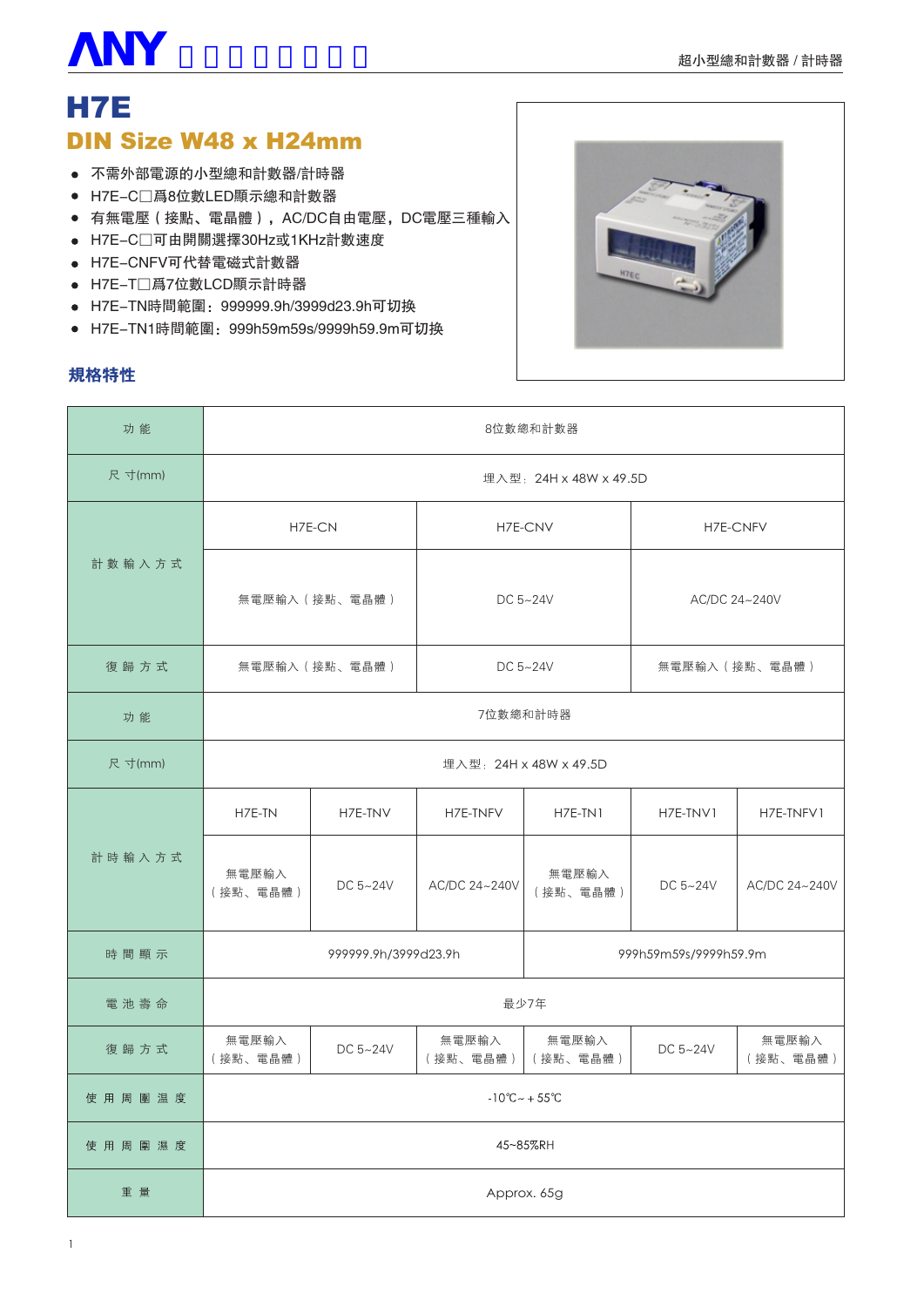

#### 接線圖



#### 時序圖